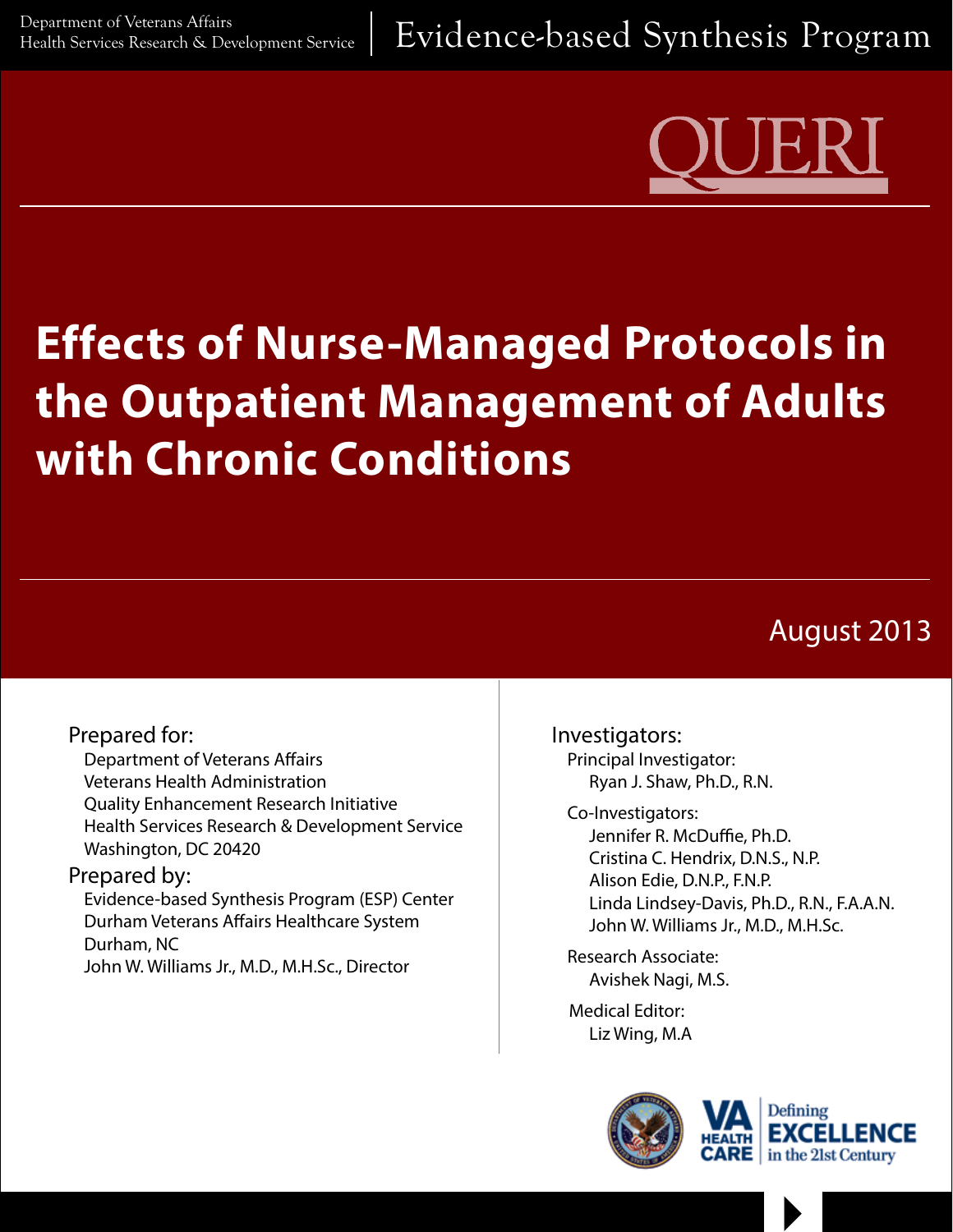# **PREFACE**

Quality Enhancement Research Initiative's (QUERI's) Evidence-based Synthesis Program (ESP) was established to provide timely and accurate syntheses of targeted healthcare topics of particular importance to Veterans Affairs (VA) managers and policymakers, as they work to improve the health and healthcare of Veterans. The ESP disseminates these reports throughout VA.

QUERI provides funding for four ESP Centers and each Center has an active VA affiliation. The ESP Centers generate evidence syntheses on important clinical practice topics, and these reports help:

- develop clinical policies informed by evidence,
- guide the implementation of effective services to improve patient outcomes and to support VA clinical practice guidelines and performance measures, and
- set the direction for future research to address gaps in clinical knowledge.

In 2009, the ESP Coordinating Center was created to expand the capacity of QUERI Central Office and the four ESP sites by developing and maintaining program processes. In addition, the Center established a Steering Committee comprised of QUERI field-based investigators, VA Patient Care Services, Office of Quality and Performance, and Veterans Integrated Service Networks (VISN) Clinical Management Officers. The Steering Committee provides program oversight, guides strategic planning, coordinates dissemination activities, and develops collaborations with VA leadership to identify new ESP topics of importance to Veterans and the VA healthcare system.

Comments on this evidence report are welcome and can be sent to Nicole Floyd, ESP Coordinating Center Program Manager, at nicole.floyd $@$ va.gov.

**Recommended citation:** Shaw RJ, McDuffie JR, Hendrix CC, Edie A, Lindsey-Davis L, Williams JW Jr. Effects of Nurse-Managed Protocols in the Outpatient Management of Adults with Chronic Conditions. VA-ESP Project #09-010; 2013.

This report is based on research conducted by the Evidence-based Synthesis Program (ESP) Center located at the Durham VA Medical Center, Durham, NC, funded by the Department of Veterans Affairs, Veterans Health Administration, Office of Research and Development, Health Services Research and Development. The findings and conclusions in this document are those of the author(s) who are responsible for its contents; the findings and conclusions do not necessarily represent the views of the Department of Veterans Affairs or the United States government. Therefore, no statement in this article should be construed as an official position of the Department of Veterans Affairs. No investigators have any affiliations or financial involvement (e.g., employment, consultancies, honoraria, stock ownership or options, expert testimony, grants or patents received or pending, or royalties) that conflict with material presented in the report.



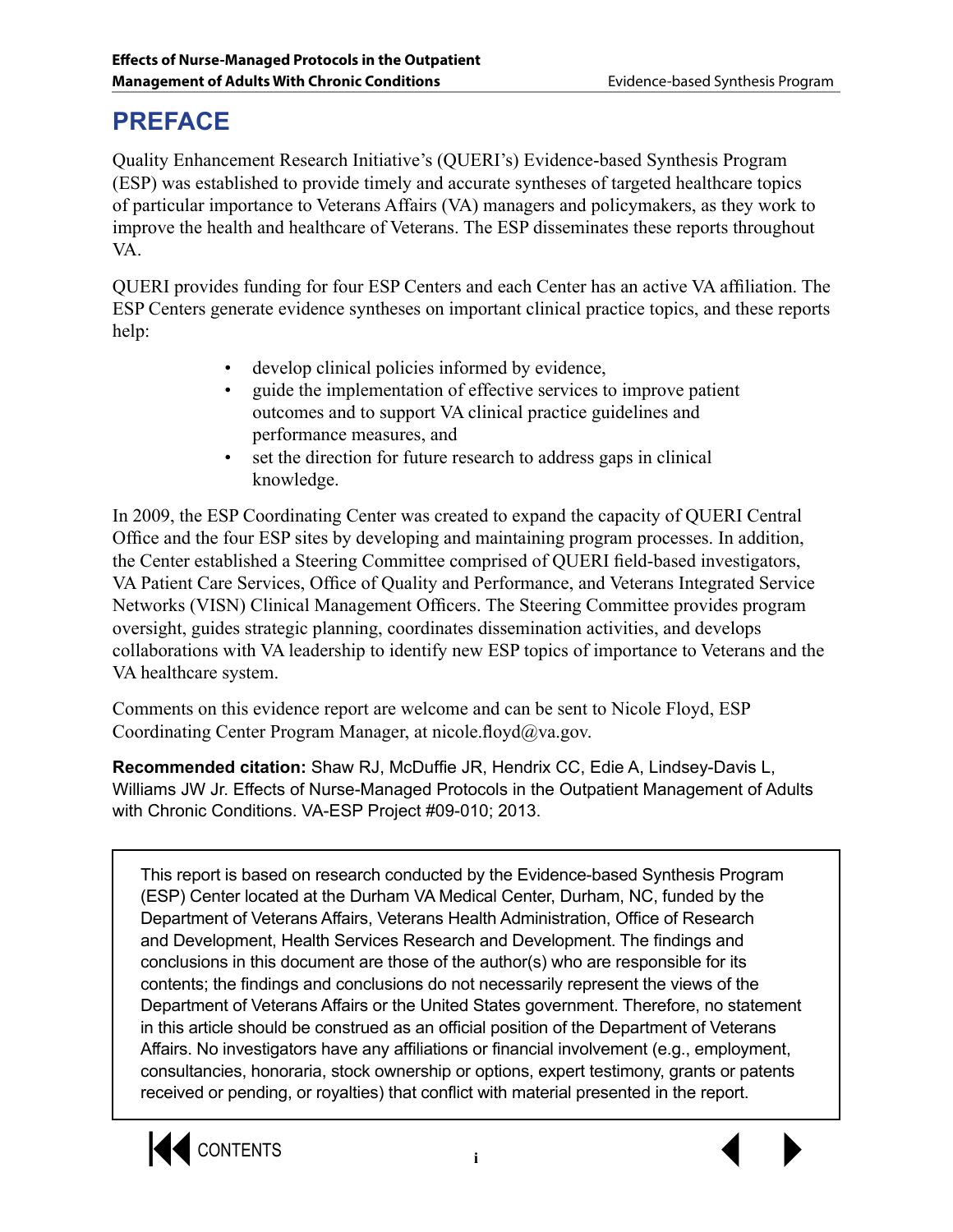# **EXECUTIVE SUMMARY**

#### **BACKGROUND**

Medical management of chronic illness consumes 75 percent of every health care dollar spent in the United States, and the provision of economical, accessible, and high-quality chronic disease care is a continuing concern across health care settings. Type 2 diabetes, hypertension, hyperlipidemia, and congestive heart failure are prime examples of common chronic diseases that cause substantial morbidity and mortality and require long-term medical management and support.

For each of these disease conditions, the majority of care occurs in outpatient settings where well-established clinical practice guidelines can be used to guide treatment decisions. Despite the availability of these guidelines, practice recommendations often are not implemented which contributes to suboptimal clinical outcomes. The shortage of primary care clinicians in outpatient care settings has been identified as a barrier to the provision of comprehensive chronic disease care and provides an impetus to develop and test strategies for expanding the roles and responsibilities of other members of the interdisciplinary team to help meet the continually increasing need for chronic disease care.

In an effort to serve more Veterans and improve the quality and efficiency of chronic disease care, the Department of Veterans Affairs (VA) is implementing Patient Aligned Care Teams (PACTs)—a model of primary care transformation that builds on other widely disseminated efforts such as the chronic care model. VA PACTs are adaptations of the patient-centered medical home, which includes the following core principles: wide-ranging, team-based care; patientcentered orientation toward the whole person; care that is coordinated across all elements of the health care system and the patient's community; enhanced access to care that uses alternative methods of communication; and a systems-based approach to quality and safety. VA PACT clinical teams may include nurses (registered nurses [RNs] or licensed practical nurses [LPNs]) as well as primary care providers, clinical pharmacists, behavioral health specialists, and clinic facilitators. An organizing principle for these care teams is to utilize personnel at the highest level of their skill set. The Institute of Medicine has recommended the expansion of nurses' roles and responsibilities to allow them to practice to the full extent of their education and training.

Reports of the contributions of nurses in improving access and quality of care for patients with selected chronic conditions by using detailed structured protocols developed by or through consultation with physicians began in the late 1960s. There is now robust evidence supporting the effectiveness of nurses in providing patient education about chronic disease treatment, selfcare management, and secondary prevention strategies as well as the ability of nurse practitioners (NPs) to provide effective and cost-effective primary care. As the largest segment of the health care workforce, nurses are ideally suited to collaborate with other professionals in meeting the increasing demand for chronic care. Nurses are experienced and accustomed to working in multidisciplinary teams and, with clearly defined clinical protocols and additional training, safely practice beyond their usual scope of practice and may well be able to order relevant diagnostic tests, adjust routine medication regimens, and appropriately refer complicated or unstable patients for further medical evaluation.



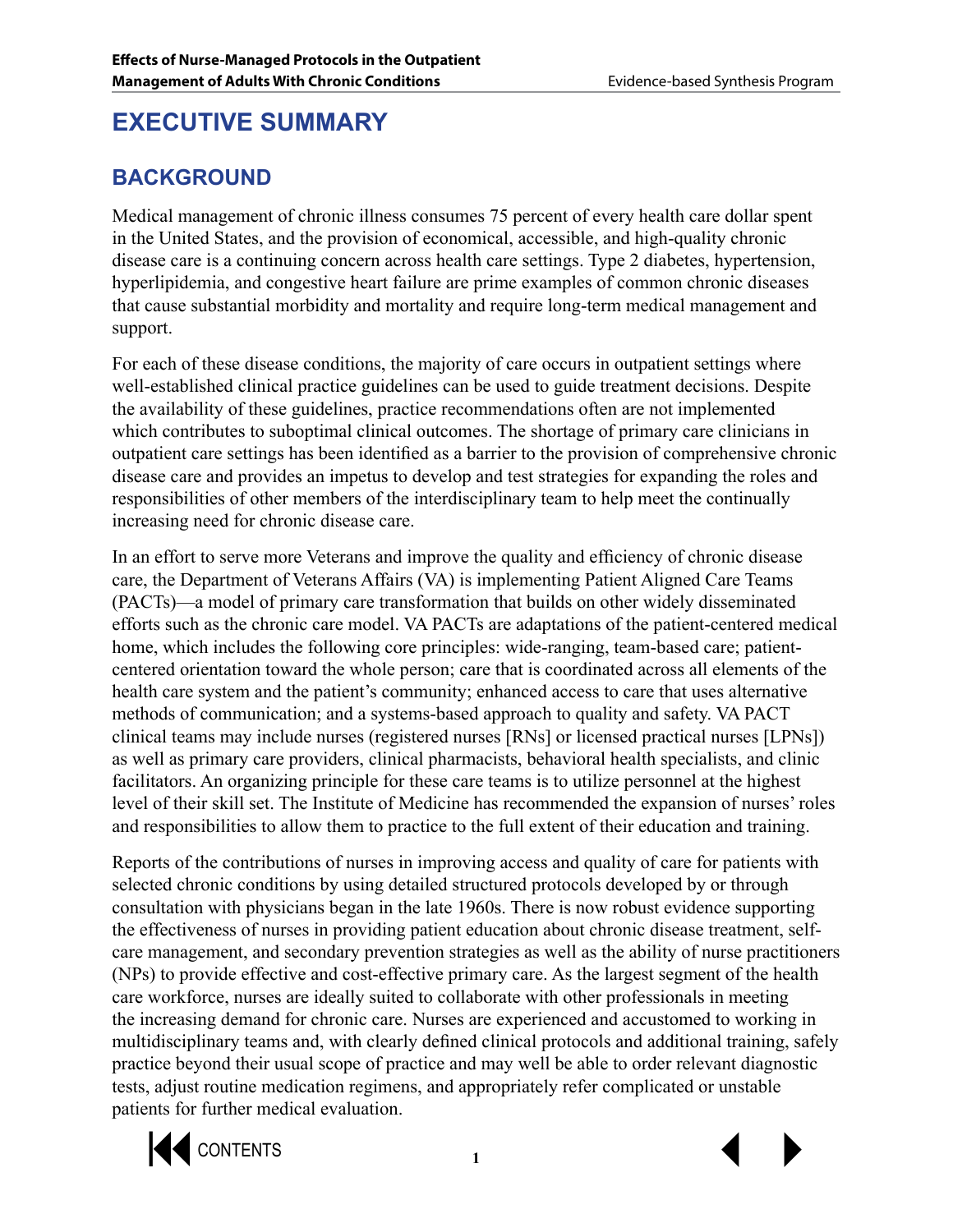The VA is in the process of developing protocols and policies expanding the nurse's role as a member of PACT teams. A protocol contains a series of actions in accordance with current clinical guidelines or standards of practice that are implemented by nurses to manage a patient's condition. At the VA, there is emerging interest in allowing nurses to practice in an expanded role that includes medication initiation or titration under guidelines of protocols. The lack of certainty regarding outcomes associated with the use of clinical protocols by non-NP nurses in expanded roles led the VA to commission this evidence synthesis. We thus synthesized the current literature to describe the effects of nurse-managed protocols for the outpatient management of adults with high-impact, chronic conditions such as type 2 diabetes, hypertension, hyperlipidemia, and congestive heart failure (CHF). We examined the following key questions (KQs):

- **KQ 1.** For adults with chronic medical conditions, do nurse-managed protocols compared with usual care improve the following outcomes?
	- Nursing staff experience (e.g., satisfaction)
	- Treatment adherence
	- Quality measures such as
		- o Biophysical markers (e.g., laboratory or physiological markers of health status such as HbA1c and blood pressure)
		- o Process-of-care measures used by VA, National Quality Forum, or National Committee for Quality Assurance
	- Resource utilization
- **KQ 2.** In studies of nurse-managed protocols, how well do participating nurses adhere to the protocol?
- **KQ 3.** Are there adverse effects associated with the use of nurse-managed protocols?

## **METHODS**

This review was commissioned by the VA's Evidence-based Synthesis Program. We followed a standard protocol for this review; certain methods map to the PRISMA checklist. The topic was nominated after a process that included a preliminary review of published peer-reviewed literature and consultation with investigators, VA and non-VA experts, and key stakeholders (Office of Nursing Services, PACTs, and Primary Care Services).

## **SEARCH STRATEGY AND STUDY SELECTION**

To identify relevant articles, in consultation with a master librarian, we searched MEDLINE® (via PubMed®), Cochrane Central Register of Controlled Trials, Embase®, and CINAHL® from January 1, 1980, to December 12, 2012, for peer-reviewed publications evaluating interventions that used nurse-managed protocols compared with usual care in studies targeting adults with diabetes, hypertension, hyperlipidemia, CHF, or chronic conditions. We limited the search to articles published in the English language involving human subjects 18 years of age and older.

Using prespecified inclusion and exclusion criteria, two reviewers assessed titles and abstracts for relevance to the KQs. Full-text articles identified by either reviewer as potentially relevant



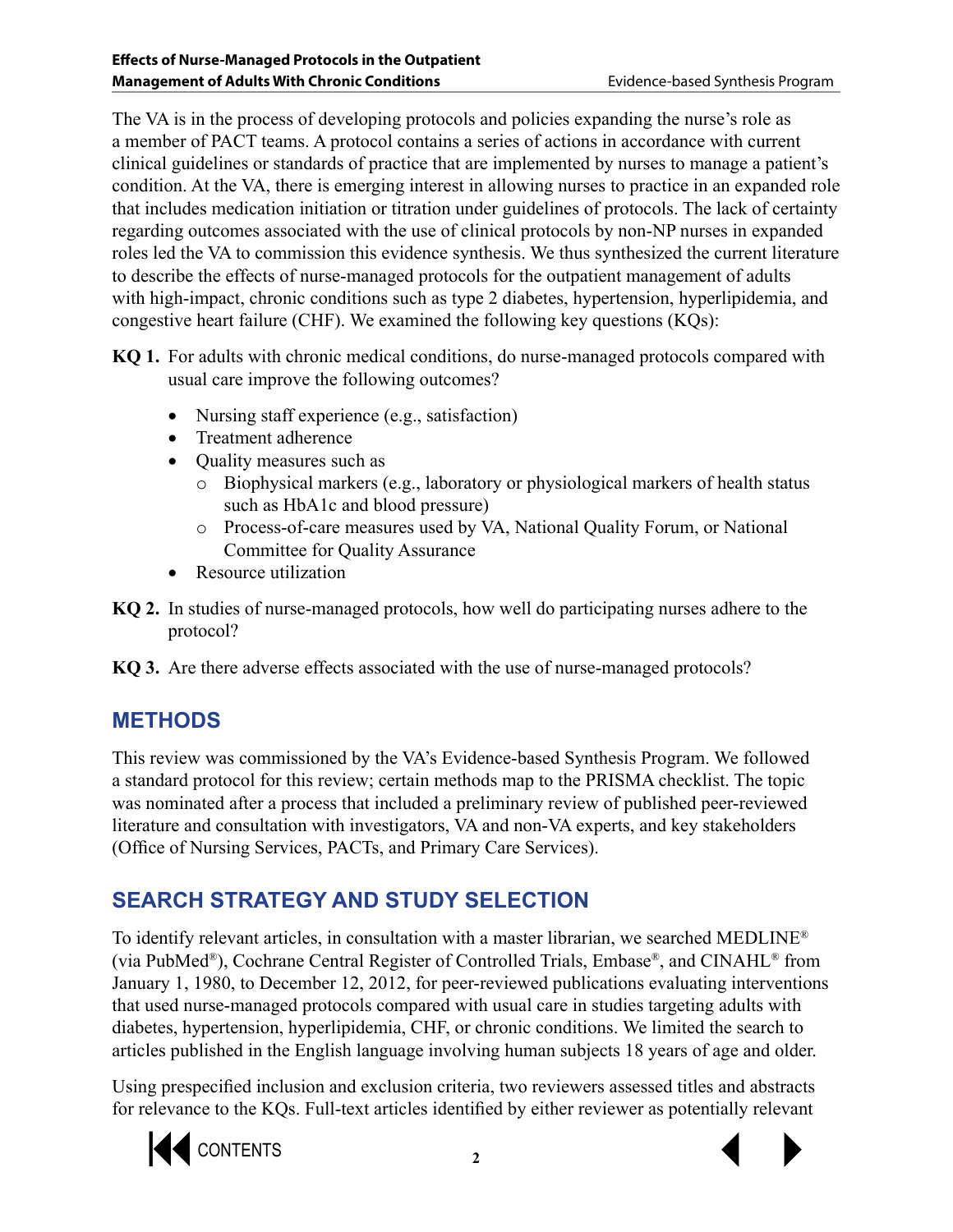were retrieved for further review and examined by two reviewers against the eligibility criteria. Disagreements on inclusion, exclusion, or the major reason for exclusion were resolved by discussion or by a third reviewer. Key eligibility criteria were randomized controlled trial or quasi-experimental study conducted in an outpatient setting; an RN or LPN used a written protocol to practice beyond their usual scope of practice that included adjustment of medications, to support the longitudinal care for patients with an eligible chronic condition (diabetes, hypertension, hyperlipidemia, or CHF); one or more outcomes of interest reported at  $\geq 3$  months.

## **DATA SYNTHESIS**

While synthesizing relevant abstracted data, we developed a summary table describing the key outcomes and the types of study designs used to test nurse-managed protocol interventions. We then determined the feasibility of completing a quantitative synthesis (i.e., meta-analysis) to estimate summary effects. Where quantitative synthesis was possible (as for KQ 1), dichotomous outcomes were combined using odds ratios (ORs), and continuous outcomes were combined using mean differences (MDs) in a random-effects model. For studies with unique but conceptually similar outcomes (e.g., ordering a guideline-indicated laboratory test), we synthesized outcomes across conditions if intervention effects were sufficiently homogeneous. As a result, analyses were grouped into two major categories: (1) studies targeting cardiovascular risk factors—hyperglycemia, hypertension, hyperlipidemia and (2) studies targeting CHF.

#### **RISK OF BIAS (QUALITY) AND STRENGTH OF EVIDENCE ASSESSMENT**

For RCTs, risk of bias criteria were adequacy of randomization and allocation concealment, the comparability of groups at baseline, blinding, the completeness of followup and differential loss to followup, whether incomplete data were addressed appropriately, the validity of outcome measures, and conflict of interest. For observational studies, we addressed specific issues in the general areas of selection bias, performance bias, detection bias, and reporting bias. We assigned a summary risk of bias score (low, moderate, or high) to individual studies

In addition to rating the quality of individual studies, we evaluated the overall strength of evidence for each KQ as described in the Agency for Healthcare Research and Quality's (AHRQ's) "Methods Guide for Effectiveness and Comparative Effectiveness Reviews." In brief, this approach requires assessment of four domains: risk of bias, consistency, directness, and precision. Additional domains considered were impact of plausible confounders and publication bias. These domains were considered qualitatively, and a summary rating of high, moderate, low, very low, or insufficient strength of evidence was assigned after discussion by two reviewers.

#### **PEER REVIEW**

A draft version of the report was reviewed by technical experts and clinical leadership. A transcript of their comments can be found in Appendix E, which elucidates how each comment was considered in the final report.

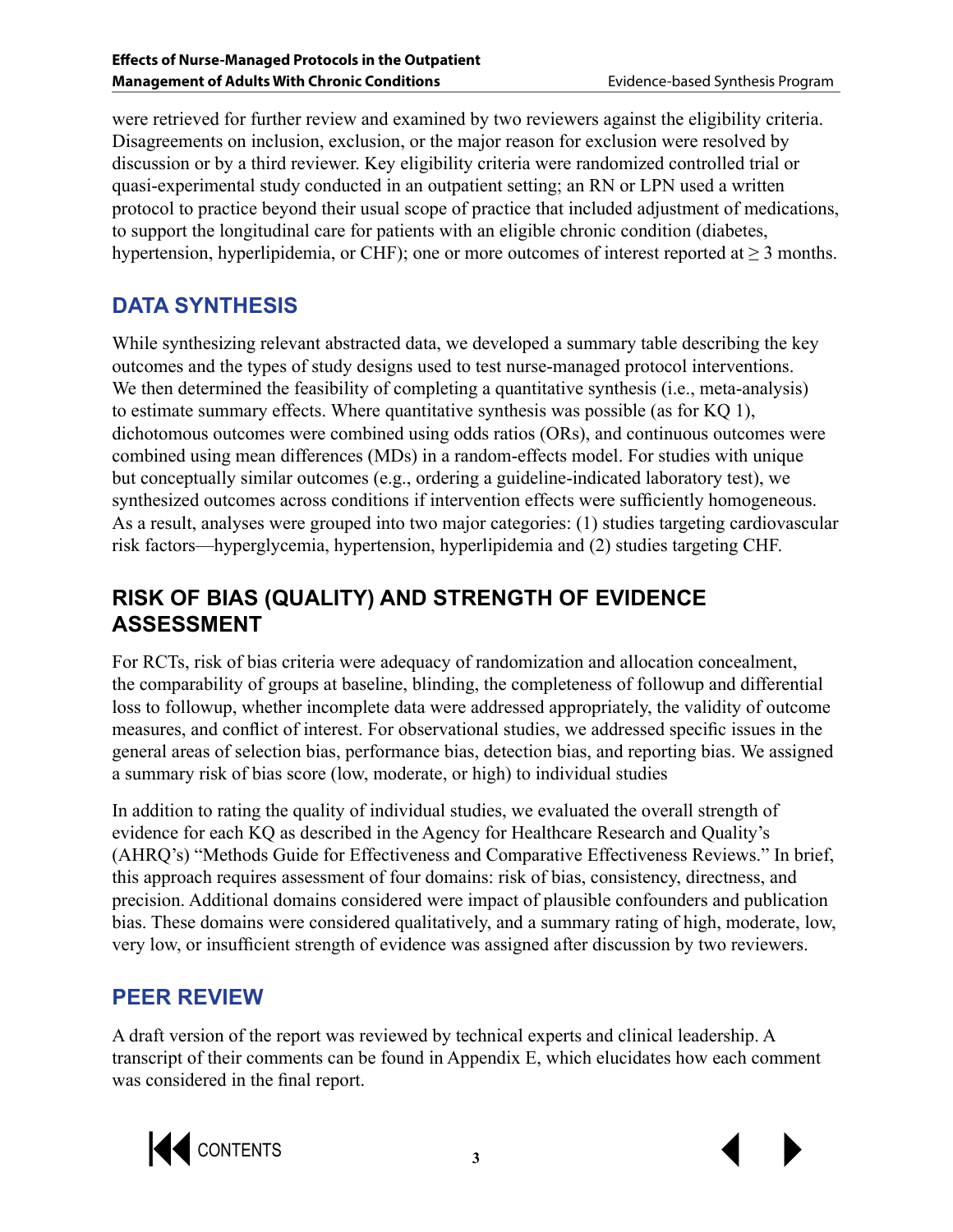#### **RESULTS**

Our literature search identified 2685 unique citations from a combined search of MEDLINE via PubMed, CINAHL, Embase, the Cochrane Database of Systematic Reviews, and bibliographies of key articles. After applying inclusion and exclusion criteria at both title-and-abstract and fulltext review levels, the final set of articles used in this evidence report consisted of 31 articles (represented by 29 unique studies plus 2 companion articles). Of these, 18 focused on management of patients with elevated cardiovascular risk (diabetes mellitus, hypertension, or hyperlipidemia), 10 focused on management of patients with congestive heart failure (CHF), and 1 focused on resource utilization of older adults with chronic conditions. Twenty-six studies were RCTs and all compared the intervention to usual care. The overall risk of bias ratings for individual studies was: low (n=10), moderate (n=16) and high (n=3). No studies were conducted in VA settings.

All 29 studies required the nurse to have the autonomy to titrate medications; 20 of these studies allowed the nurse to independently initiate a new medication. All 29 studies used a protocol to guide the nurses, but for most studies, the protocol was limited to an algorithm describing medication titration. Only one study explicitly described the scope of practice and interactions with the team physician. All studies used an RN or equivalent as the interventionist; no studies reported the use of LPNs.

**KQ 1:** For adults with chronic medical conditions, do nurse-managed protocols compared with usual care improve the following outcomes?

- Nursing staff experience (e.g., satisfaction)
- Treatment adherence
- Quality measures
- Resource utilization

#### *Key Points*

- For patients with elevated cardiovascular risk, interventions using nurse-managed protocols had an overall positive effect on improving HbA1c, blood pressure, and hyperlipidemia, but effects varied substantially across studies.
- Nurse-managed protocols using an RN compared with usual care also were associated with more patients reaching target goals in total cholesterol and blood pressure.
- For patients with CHF, nurse-managed protocols using an RN were associated with lower all-cause mortality, more patients being prescribed an angiotensin-converting enzyme inhibitor or angiotensin receptor blocking (ACE/ARB) agent, and decreased CHF-related hospitalizations compared with usual care.
- Effects on nursing staff satisfaction were not reported.
- Effects on treatment adherence were reported infrequently but showed a pattern of improved adherence to lifestyle goals.
- The educational preparation needed to assume this expanded nurse role was not well reported.



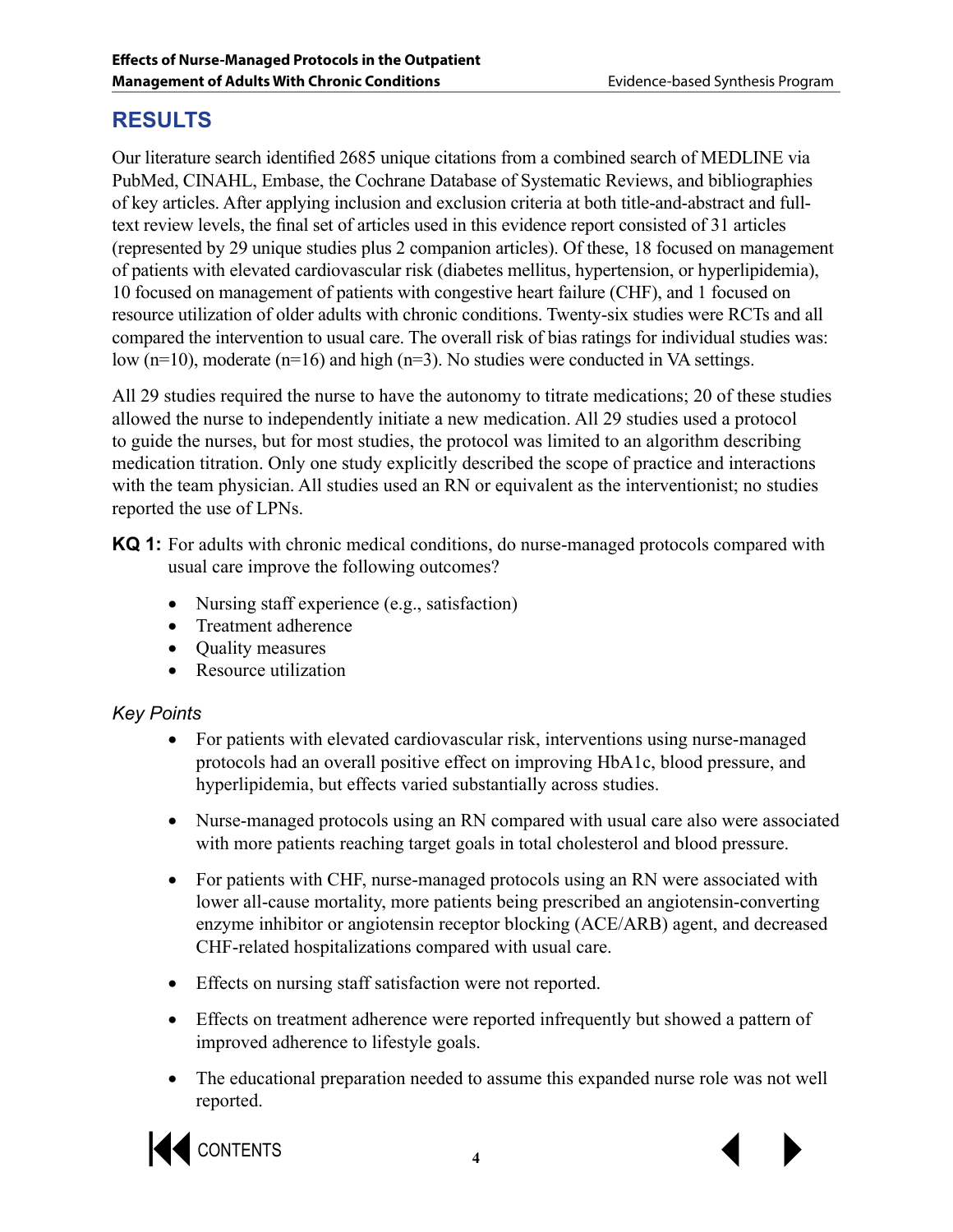The most robust finding is that nurse-managed protocols had a positive impact on the biophysical outcomes of chronically ill patients (Table 1). Among the studies targeting elevated cardiovascular risk, HbA1c improved by approximately 0.4 percentage points (moderate strength of evidence [SOE]); systolic and diastolic blood pressure improved by 4 mmHg and 2 mmHg, respectively (moderate SOE); total cholesterol improved by 9 mmol/l, and LDL improved by 12 mmol/l (low SOE). Among the CHF studies, nurse-managed care resulted in a significant decrease in mortality (OR 0.71; 95% CI, 0.52 to 0.96) and fewer CHF-related hospitalizations (OR 0.62; 95% CI, 0.49 to 0.80; high SOE). For both patient groups, nurse-managed protocols also were more likely to achieve target goals for markers of disease severity (e.g., lipid values) or medication-prescribing goals (moderate SOE).

Subgroup analyses showed some differences between in-person and telephone-based care studies, non-U.S. and U.S.-based studies, and among studies that incorporated self-management plans or specific behavioral interventions. Interventions delivered primarily by telephone showed significantly greater effects for total and LDL cholesterol in patients with elevated cardiovascular risk and greater mortality reductions in patients with CHF. There was a similar pattern for other outcomes but these were not statistically significant. These exploratory analyses suggest that telephone-based care may be a promising delivery mode for implementing nurse-managed protocols. Other subgroup analyses did not show any consistent pattern across outcomes.

Patient treatment adherence was reported in 6 studies, and medication adherence was reported in only 1. Effects of nurse-managed protocols on lifestyle changes and medication adherence were reported infrequently, but when reported showed an overall pattern of small positive effects (low SOE). The strength of evidence was insufficient to estimate a treatment effect for all other outcomes: nurse satisfaction, health-related quality of life, and health care costs.

| <b>Outcome</b>           | <b>Number of Studies</b><br>(Patients) | Effect Estimate (95% CI)                                                                                          | <b>SOE</b> |
|--------------------------|----------------------------------------|-------------------------------------------------------------------------------------------------------------------|------------|
|                          |                                        | Nurse-managed protocol intervention vs. usual care-cardiovascular risk studies                                    |            |
| Hemoblogin A1c           | 8 (2633)                               | $MD = -0.40 (-0.63 to -0.17)$                                                                                     | Moderate   |
| Systolic blood pressure  | 12 (10,224)                            | $MD = -3.68 (-5.67 to -1.69)$                                                                                     | Moderate   |
| Diastolic blood pressure | 12 (10,224)                            | $MD = -1.56 (-2.57 to -0.55)$                                                                                     | Moderate   |
| Blood pressure at goal   | 10 (9707)                              | $OR = 1.41 (1.12 to 1.78)$<br>$RD = 77$ more per 1000 patients (24 to<br>133 more)                                | Moderate   |
| Total cholesterol        | 9 (3494)                               | $MD = -9.37 (-17.87 to -0.87)$                                                                                    | Low        |
| LDL cholesterol          | 6 (1119)                               | $MD = -12.07 (-24.10 to -0.03)$                                                                                   | Low        |
| Cholesterol at goal      | 11 (9221)                              | $OR = 1.54$ (1.14 to 2.08)<br>$RD = 106$ more per 1000 patients (33 to<br>174 more)                               | Moderate   |
|                          |                                        | Nurse-managed protocol intervention vs. usual care-congestive heart failure studies                               |            |
| Mortality                | 10 (2836)                              | $OR = 0.71 (0.52 to 0.96)$<br>$RD = 36$ fewer per 1000 patients (5 to 62<br>lfewer)                               | Moderate   |
| Total hospitalizations   | 6 (2352)                               | $OR = 0.83$ (0.62 to 1.10)<br>No significant difference: RD = 32 fewer<br>per 1000 patients (76 fewer to 18 more) | Low        |

|  | Table 1. Summary of the strength of evidence for KQ 1 |  |
|--|-------------------------------------------------------|--|
|  |                                                       |  |

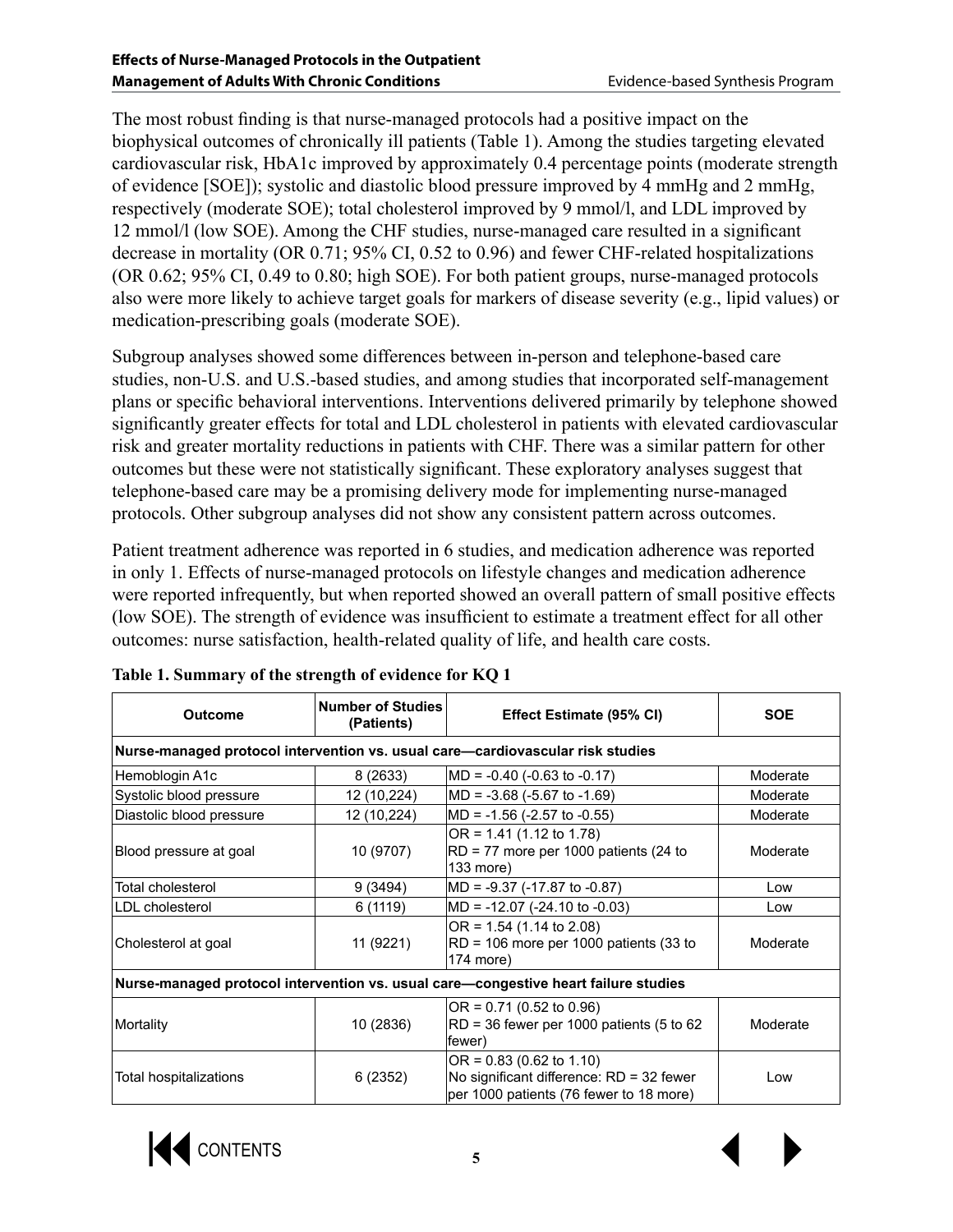| <b>Outcome</b>               | <b>Number of Studies</b><br>(Patients) | Effect Estimate (95% CI)                                                                                          | <b>SOE</b> |
|------------------------------|----------------------------------------|-------------------------------------------------------------------------------------------------------------------|------------|
| CHF-related hospitalizations | 5(2231)                                | $ OR = 0.62$ (0.49 to 0.80)<br>$ RD = 42$ fewer per 1000 patients (22 to 57)<br>fewer)                            | High       |
| ACE/ARB prescribed           | 6(2050)                                | $ OR = 1.15 (0.90 to 1.46)$<br>No significant difference: RD = 18 more<br>per 1000 patients (15 fewer to 45 more) | Moderate   |

Abbreviations: ACE=angiotensin-converting enzyme inhibitor; ARB=angiotensin receptor blocker; CHF=congestive heart failure; CI=confidence interval; LDL=low-density lipoprotein; MD=mean difference; OR=odds ratio; RCT=randomized controlled trial; RD=risk difference; RR=risk ratio; SOE=strength of evidence

**KQ 2:** In studies of nurse-managed protocols, how well do participating nurses adhere to the protocol?

#### *Key Points*

- Indirect evidence (e.g., improved outcomes) suggests that nurses adhere to protocols, but direct evidence (e.g., through fidelity checks) is insufficient to establish how well nurses adhere to protocols when engaged in delivering nurse-managed care.
- Only two of 29 included studies reported direct nurse adherence to treatment protocols.

Although no studies reported fidelity to important elements of the treatment protocol, indirect evidence (e.g., improved outcomes) suggests reasonable adherence to the medication elements of the protocol. Results from increased ACE/ARB treatment goals suggest nurses used the protocols. Two studies reported data on adherence to treatment protocols. When compared with usual care, nurses instituted pharmacological therapy for lipid management more often. One study reported that hypoglycemic agents and antihypertensives including ACE inhibitors, angiotensin 2 antagonists, and statins were started or doses increased by nurses following treatment protocols compared with usual care groups. However, there was no report of overall fidelity to the protocols (e.g., levels of titration, consultation with a supervisor). Thus, the data is insufficient to establish how well nurses adhere to protocols when engaged in delivering nursemanaged care.

**KQ 3:** Are there adverse effects associated with the use of nurse-managed protocols?

#### *Key Points*

- Adverse events were reported in only one study.
- Evidence was insufficient to establish if there are adverse effects associated with the use of nurse-managed protocols.

There was a paucity of reported adverse events in the included studies (for details on mortality, refer to section above). Adverse events include, for example, hypoglycemic or syncope episodes due to medication titration, wrong medications or dosage prescribed, drug-to-drug interactions, or increased rates of injury such as falls. Only one fair-quality U.S. study on diabetes in a health maintenance organization reported on adverse events. Severe low blood glucose events were identical (1.5%) at baseline and increased similarly, 2.9% in the control group compared with 3.1% in the intervention group ( $p=0.158$ ). Death did not occur in either group.



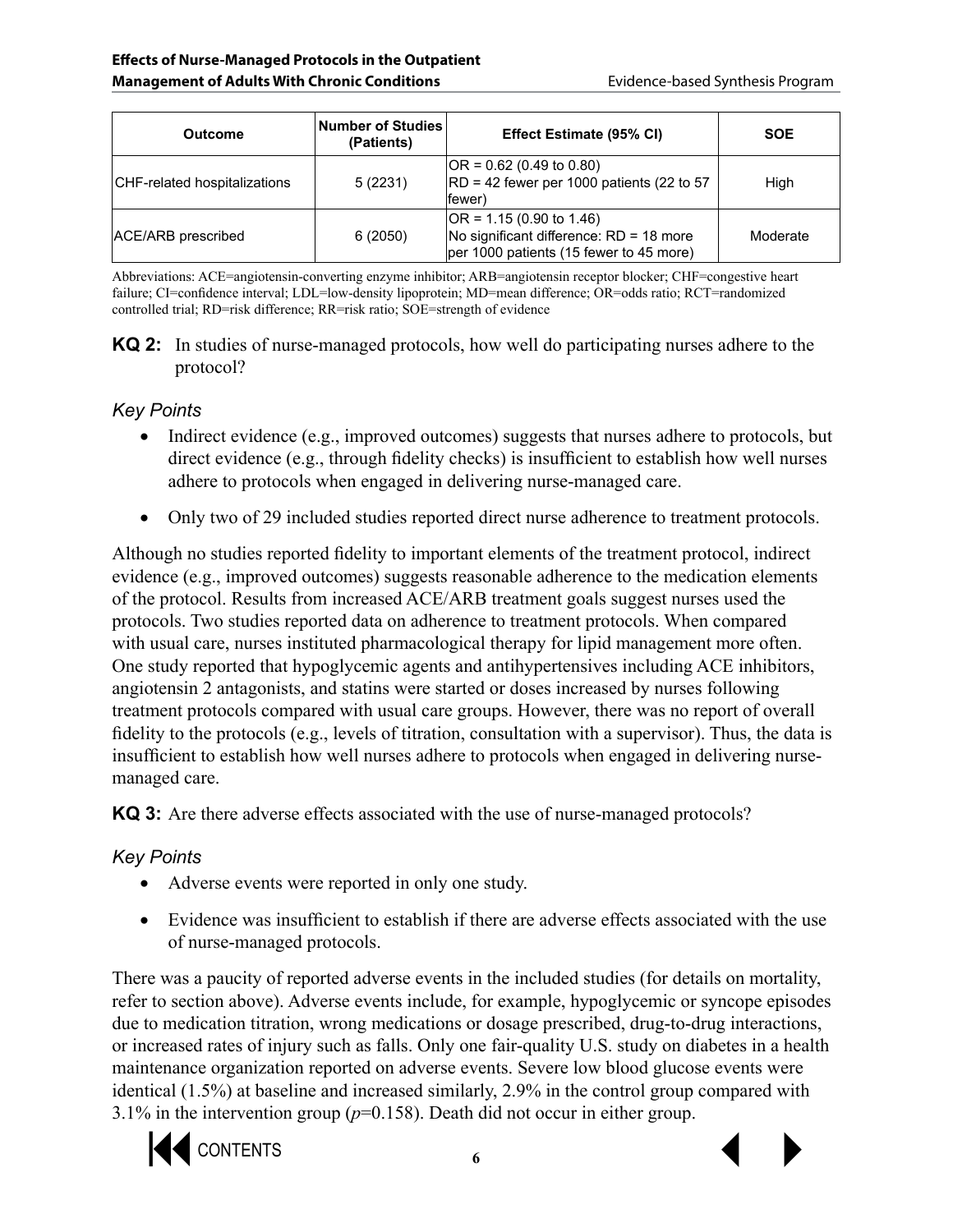#### **RECOMMENDATIONS FOR FUTURE RESEARCH**

We used the framework recommended by Robinson et al. to identify gaps in evidence and classify why these gaps exist (Table 2). This approach considers PICOTS (population, intervention, comparator, outcomes, timing, and setting) to identify gaps and classifies them as due to (1) insufficient or imprecise information, (2) biased information, (3) inconsistency or unknown consistency, and (4) not the right information. VA and other health care systems should consider their clinical and policy needs when deciding whether to invest in research to address gaps in evidence.

|  | Table 2. Evidence gaps and future research |  |  |  |
|--|--------------------------------------------|--|--|--|
|--|--------------------------------------------|--|--|--|

| <b>Evidence Gap</b>                                                                                                                                         | Reason                                                                                   | <b>Type of Studies to Consider</b>                                                                          |  |
|-------------------------------------------------------------------------------------------------------------------------------------------------------------|------------------------------------------------------------------------------------------|-------------------------------------------------------------------------------------------------------------|--|
| <b>Patients</b>                                                                                                                                             |                                                                                          |                                                                                                             |  |
| Effects in patients with complex disease<br>or multiple chronic conditions                                                                                  | Insufficient information                                                                 | Single and multisite RCTs<br>Quasi-experimental studies                                                     |  |
| <b>Interventions</b>                                                                                                                                        |                                                                                          |                                                                                                             |  |
| Uncertainty about effects of narrowly<br>focused (e.g., blood pressure) or<br>multitarget (e.g., HbA1c, blood pressure,<br>and lipids) interventions.       | Insufficient information<br>Exploratory analysis suggest<br>possible differential effect | RCTs or quasi-experimental studies<br>of focused versus multitarget<br>interventions                        |  |
| Interventions described in sufficient<br>detail for replication                                                                                             | Insufficient information                                                                 | Qualitative evaluation of nurse-<br>managed protocols to address<br>implementation needs of<br>stakeholders |  |
| Uncertain level of training and<br>supervision needed                                                                                                       | Insufficient information                                                                 | Job-skills analysis<br>Survey of authors and nurse who<br>have evaluated nurse-managed<br>protocols         |  |
| <b>Outcomes</b>                                                                                                                                             |                                                                                          |                                                                                                             |  |
| Uncertain effects on patient and staff<br>satisfaction and experience                                                                                       | Insufficient information                                                                 | Nonrandomized or cluster<br>randomized, multisite<br>implementation studies, qualitative<br>studies         |  |
| Uncertain effects on adverse events                                                                                                                         | Insufficient information                                                                 | Multisite observational studies                                                                             |  |
| Uncertain effects on health system costs                                                                                                                    | Insufficient information                                                                 | Costs analyses, particularly in<br>patient group with elevated CV risk                                      |  |
| Fidelity to the intervention protocol                                                                                                                       | Insufficient information                                                                 | Quantitative and qualitative<br>approaches as part of RCT or non-<br>RCT trials or implementation studies   |  |
| Uncertain whether there would be<br>unintended consequences to other<br>aspects of the health care system<br>if nurse-managed protocols were<br>implemented | Insufficient information                                                                 | Multisite observational studies                                                                             |  |

Abbreviation: HbA1c= glycosylated hemoglobin; RCT = randomized controlled trial

Our review shows that nurse-managed protocols help to improve health outcomes among patients with moderate severity of diabetes, hypertension, hyperlipidemia, and CHF. Overall, studies targeted patients with mild to moderate symptom severity. Thus, further research is needed to understand the effects of nurse-managed protocols in complex or unstable patients.



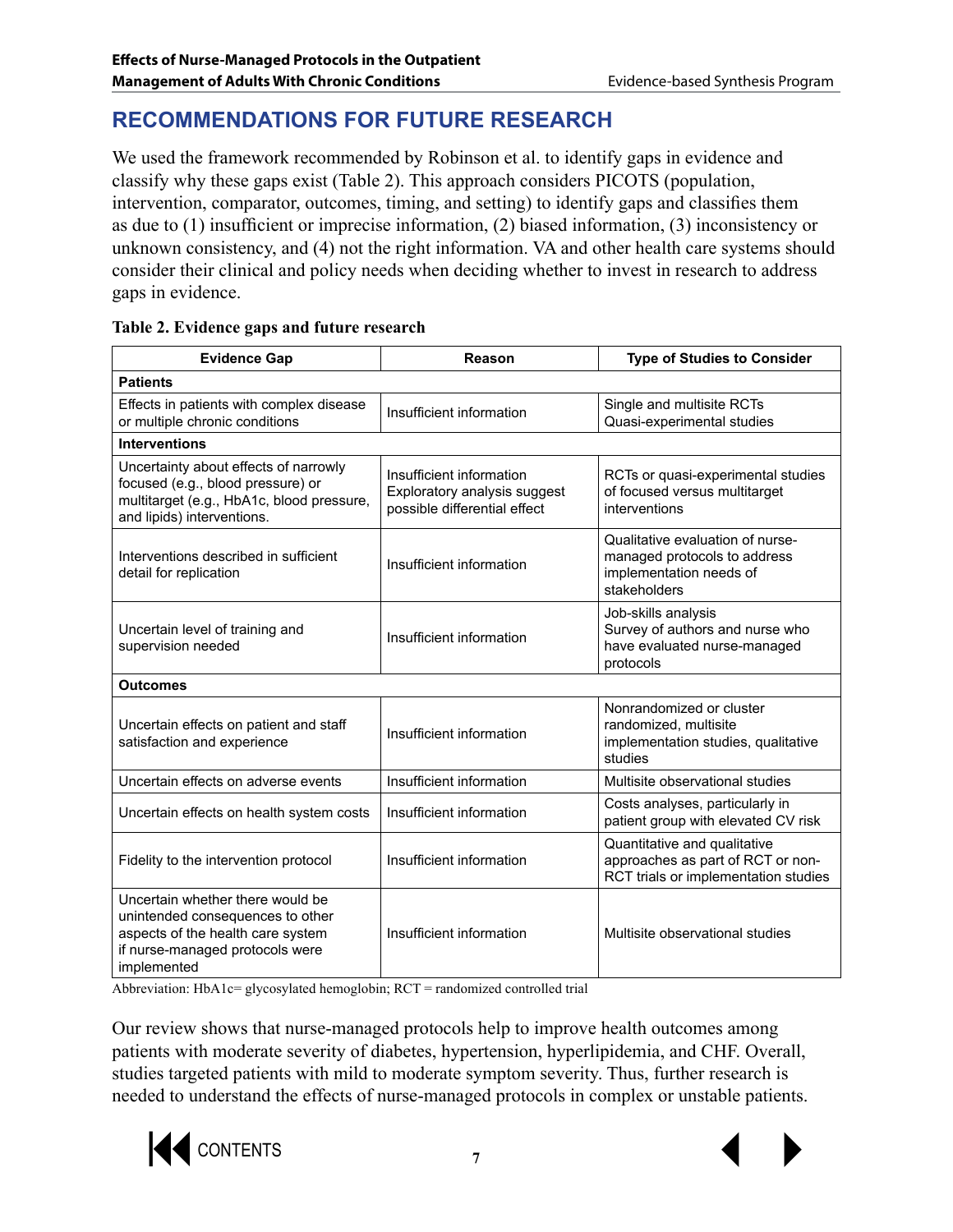#### **CONCLUSION**

There is a pressing need to improve the medical management of adults with chronic disease, and our findings from this review of 29 studies justify testing nurse-managed protocols in the VA where detailed intervention components are monitored and data are collected. While there are many patient-level barriers that impede optimal treatment outcomes, the shortage of primary care clinicians in outpatient settings provides compelling justification to develop and test new models of chronic disease care. With the implementation of PACTs, the VA will play a critical role in reconfiguring team-based care models to expand the responsibilities of team members such as nurses to practice to the full extent of their education and training in order to improve outcomes for patients with chronic diseases.

As the largest health care workforce group, nurses are in an ideal position to collaborate with other team members in the delivery of more accessible and effective chronic disease medical care. Results from this systematic review and meta-analysis suggest that nurse-managed protocols have positive effects on the outpatient management of adults with stable, common chronic conditions such as type 2 diabetes, hypertension, hyperlipidemia, and CHF.

## **ABBREVIATIONS TABLE**

| <b>ACE</b>  | angiotensin-converting enzyme              |
|-------------|--------------------------------------------|
| <b>AHRQ</b> | Agency for Healthcare Research and Quality |
| <b>ARB</b>  | angiotensin receptor blocking              |
| <b>CHF</b>  | congestive heart failure                   |
| <b>CI</b>   | confidence interval                        |
| HbAlc       | glycosylated hemoglobin                    |
| KQ          | key question                               |
| <b>LDL</b>  | low-density lipoprotein                    |
| <b>LPN</b>  | licensed practical nurse                   |
| <b>NA</b>   | not applicable                             |
| NP          | nurse practitioner                         |
| <b>NR</b>   | not reported                               |
| <b>OR</b>   | odds ratio                                 |
| <b>PACT</b> | Patient Aligned Care Team                  |
| <b>RCT</b>  | randomized controlled trial                |
| <b>RD</b>   | risk difference                            |
| <b>RN</b>   | registered nurse                           |
| <b>RR</b>   | risk ratio                                 |
| <b>SOE</b>  | strength of evidence                       |
| VA          | Department of Veterans Affairs             |
| <b>VHA</b>  | <b>Veterans Health Administration</b>      |
|             |                                            |